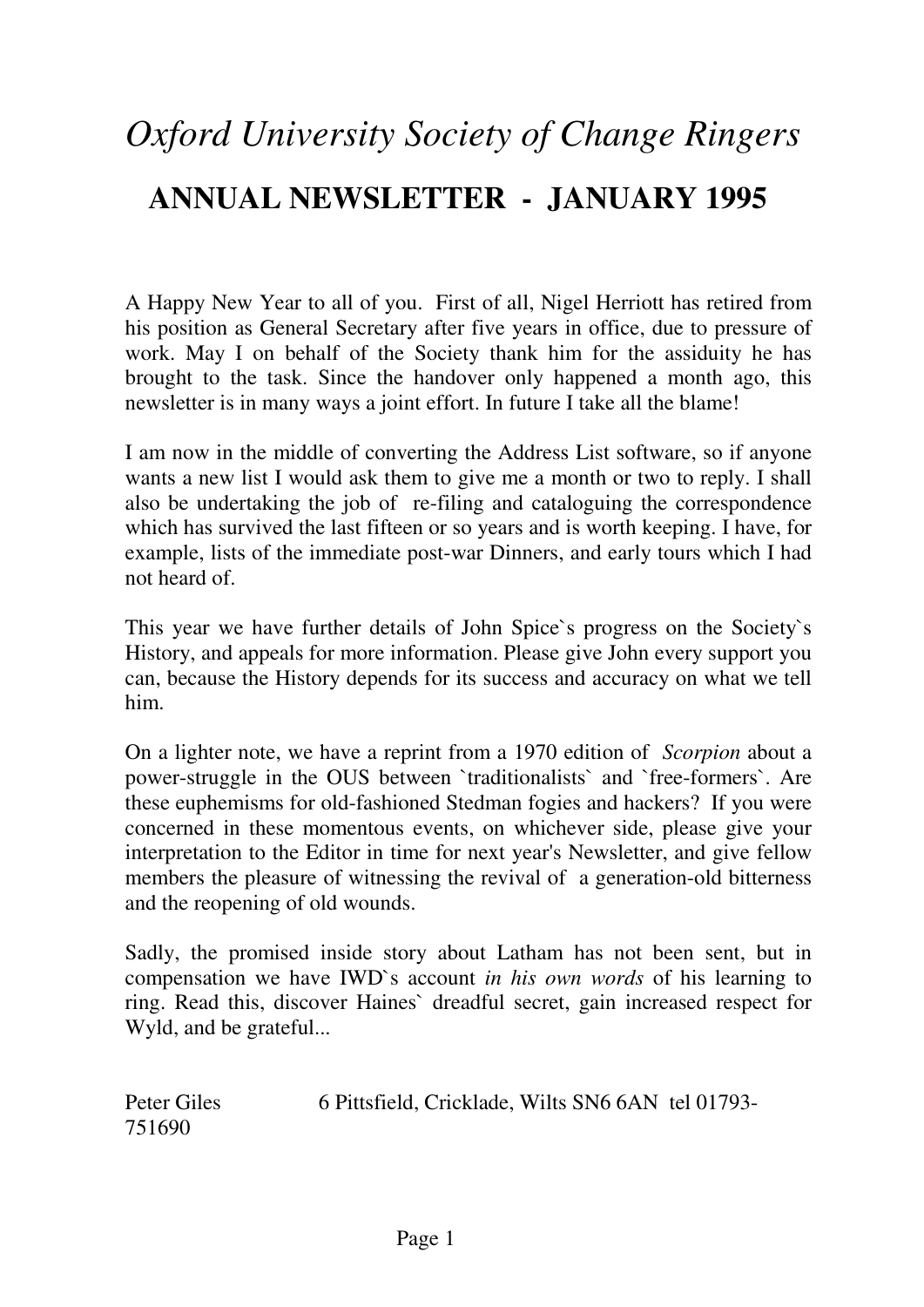#### **New Officers and Life Members**

At the AGM held on Tuesday, November 29th 1994 in Exeter College, the following Officers were elected:

| President                 | <b>Andrew Stubbs</b>         |
|---------------------------|------------------------------|
| Senior Member             | Dermot Roaf                  |
| <b>General Secretary</b>  | Peter Giles                  |
| <b>Master</b>             | Catherine King (LMH)         |
| <b>Resident Secretary</b> | Rachel Saunders (St. Anne's) |
| Librarian                 | Sarah Meikle (Lincoln)       |
| Treasurer                 | Ashley Law (Corpus Christi)  |
| Steeplekeepers            | Rhona Cox (Merton)           |
|                           | Mark Ainsworth (Queen's)     |

The Vice Presidents and CC Representatives are unchanged from last year.

Since the last AGM, the following have qualified for life membership:

Alastair Bruce (Keble) Paul Rogers (Brasenose)

Rebecca Axe (Worcester) Daniel McGregor (Merton) Helen Dickinson (Merton) Nina Strinivasan (Wadham) Peter Horner (Keble) Jonathan Wilson (St. Hugh`s)

## **Change of Rules**

At the AGM, it was agreed that all future TGMs and AGMs would be held on Mondays and not Tuesdays.

## **Meeting Dates in 1995**

TGM dates - Monday, January 16th, April 24th, October 9th (tbc) AGM date - Monday, November 27th (tbc)

#### **Non-residents` outing**

This topic was not raised at the AGM, and I have been unable to establish any details. I shall ask for an announcement to be made at the Dinner.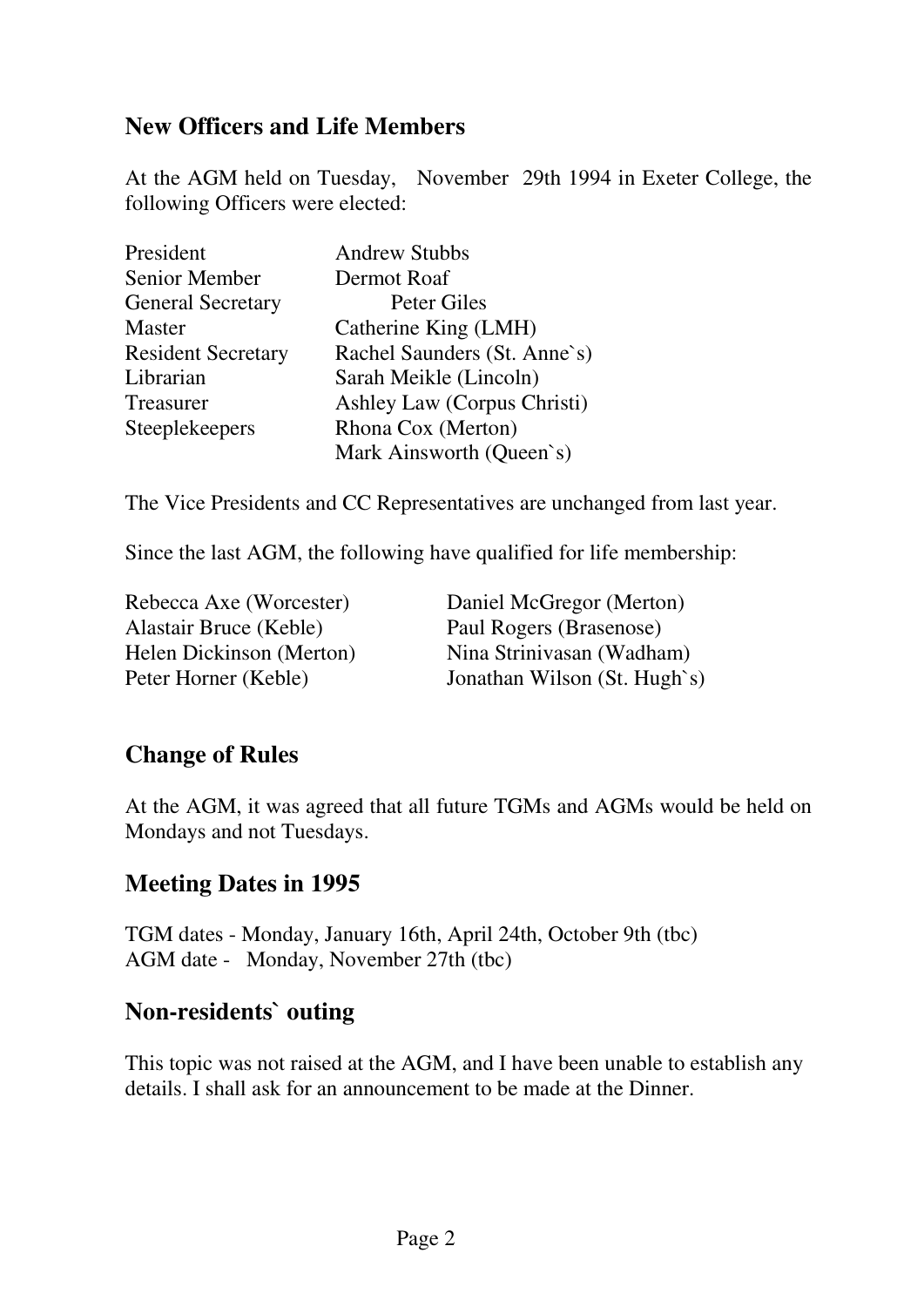## **Annual Dinner, 1995**

This year's Dinner will be held on Saturday, February 4th at LMH, at 7.00 for 7.30. Arrangements for the bar afterwards are still being made, with LMH and Wolfson both under negotiation. Tickets are £27.50 and are available from Sarah Meikle, whose home address is 154 Widney Lane, Solihull, West Midlands B91 3LH (tel. 0121-705-3158), and who is at Lincoln College. Please book your tickets as soon as possible.

The menu has not been completely decided, but will be:

- 1. Cream of Tomato and Basil soup.
- 2. Warm Avocado and Blue Cheese gratin

or

Warm Chicken and Bacon salad.

3. Fillet of Pork en croute with sage and apple

or

Pan Fried Breast of Duck in Raspberry and Coriander

(either served with seasonal vegetables).

4. Chocolate Profiteroles.

Unfortunately, this choice will have to be made in advance by the Dinner Committee and will not be available to the diners. Vegetarians however may have Vegetable Lasagne for their main course.

For the past few years, Gerry McCrum`s rooms in Hertford have been available on the afternoon of Dinner Day for anyone wishing to meet old OUS friends over a cup of tea. We are most grateful to him for having made this possible. Gerry has now retired, but Dermot Roaf has very kindly agreed that we may use his rooms in Exeter for the same purpose - at any time between 2.30 and 4.30 p.m..

## **1995 Annual Tour - North Devon**

The annual tour will this year be held in North Devon, and organised by Derek Jewell. Derek is not a member of the Society, but had the luck while stationed at RAF Yatesbury to meet David Darby, who was doing his National Service. Since then he has organised the 1971 tour, based in Lynton, helped organise the 1986 tour (Ilfracombe) and regularly arranged Devon weekends for many members.

The tour will start on Easter Saturday, April 15, and finish on the Thursday.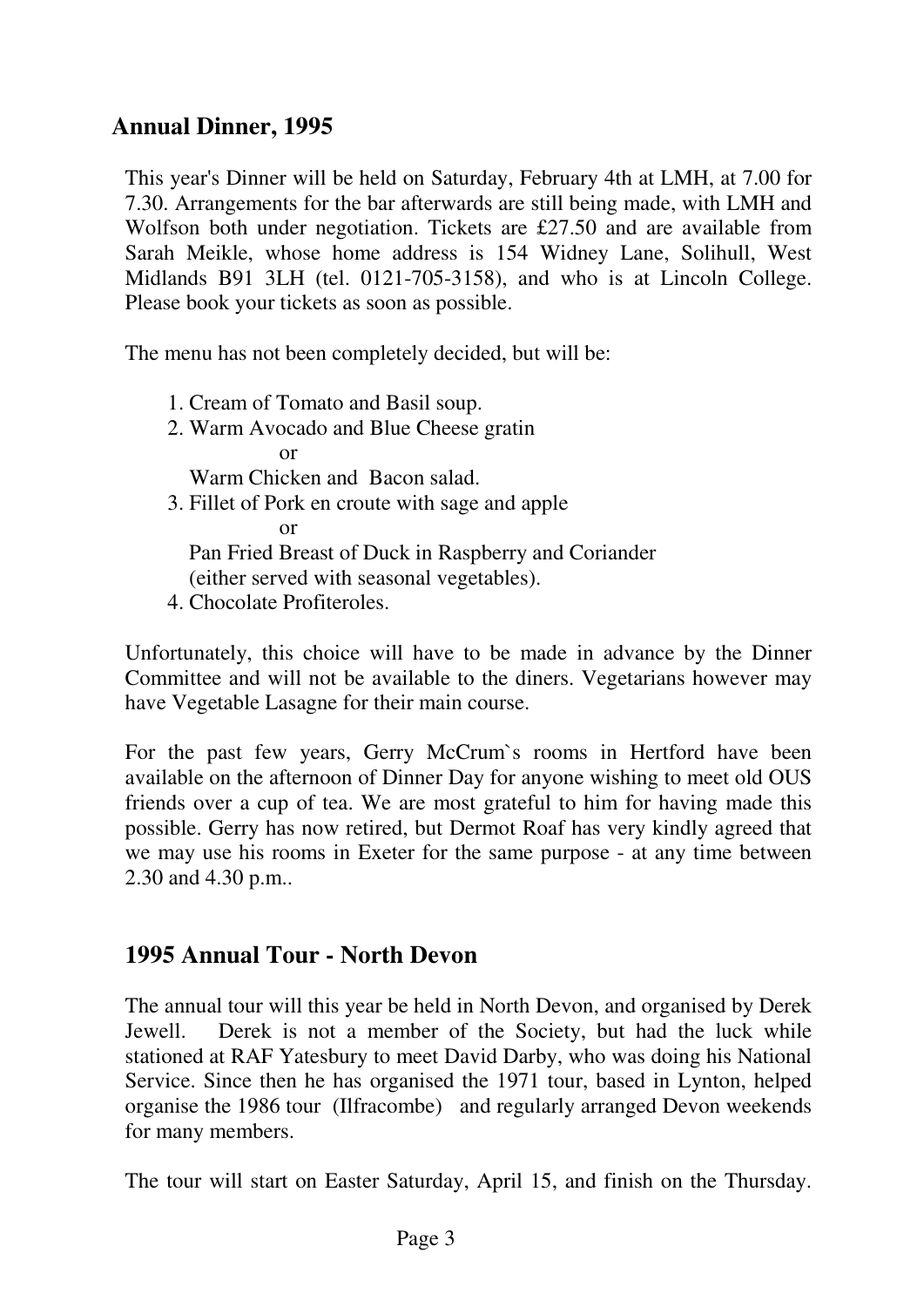No details of towers or hotels are yet known. This year, Easter week is also Noughth Week.

## **Address List**

The Address List is as complete and up-to-date as possible, and now holds 357 entries. Unfortunately it is now infeasible to include it in the Newsletter, but if you would like a copy, please ask.

Many telephone numbers are now wrong either through miskeying or changes in STD codes. If you any of any such errors - not necssarily just your own please let me know.

# **CC Representatives**

As Herriott explained last year, new CC rules allow University societies one CC Rep. if fifty or more members attend a Society function in one year, two Reps if over 150, and three if over 300. Reaching fifty is no problem, but to reach 151 and thus retain our second Representative will be difficult. Since I have to supply the CC with a certificate of attendance periodically, I must know who attends each OUS function.

Will the organisers of all OUS functions (remembering the Golden Oldies and quarter-peal attempts) please send me the attendance lists. Remember that a simple total is no use - I must count the number of different members each year, and not count anyone twice. I apologise for this grotesque bureaucratic inconvenience.

#### **Newsletter Account**

The cost of printing and posting this Newsletter will be over £140, and last year's was £180. The Newsletter account which pays for it will stand at about £770 afterwards, and the numbers of members on the address list continues to grow. Quite clearly, allowing for inflation and low interest-rates the fund needs topping up by well over £100 each year in order to survive. Many members, but still a mere minority, have contributed to the fund. If you have not done so, or would like to do so again, your contribution would be most welcome. Please make your cheque payable to `Mr P Giles` or `Post Office Counters`.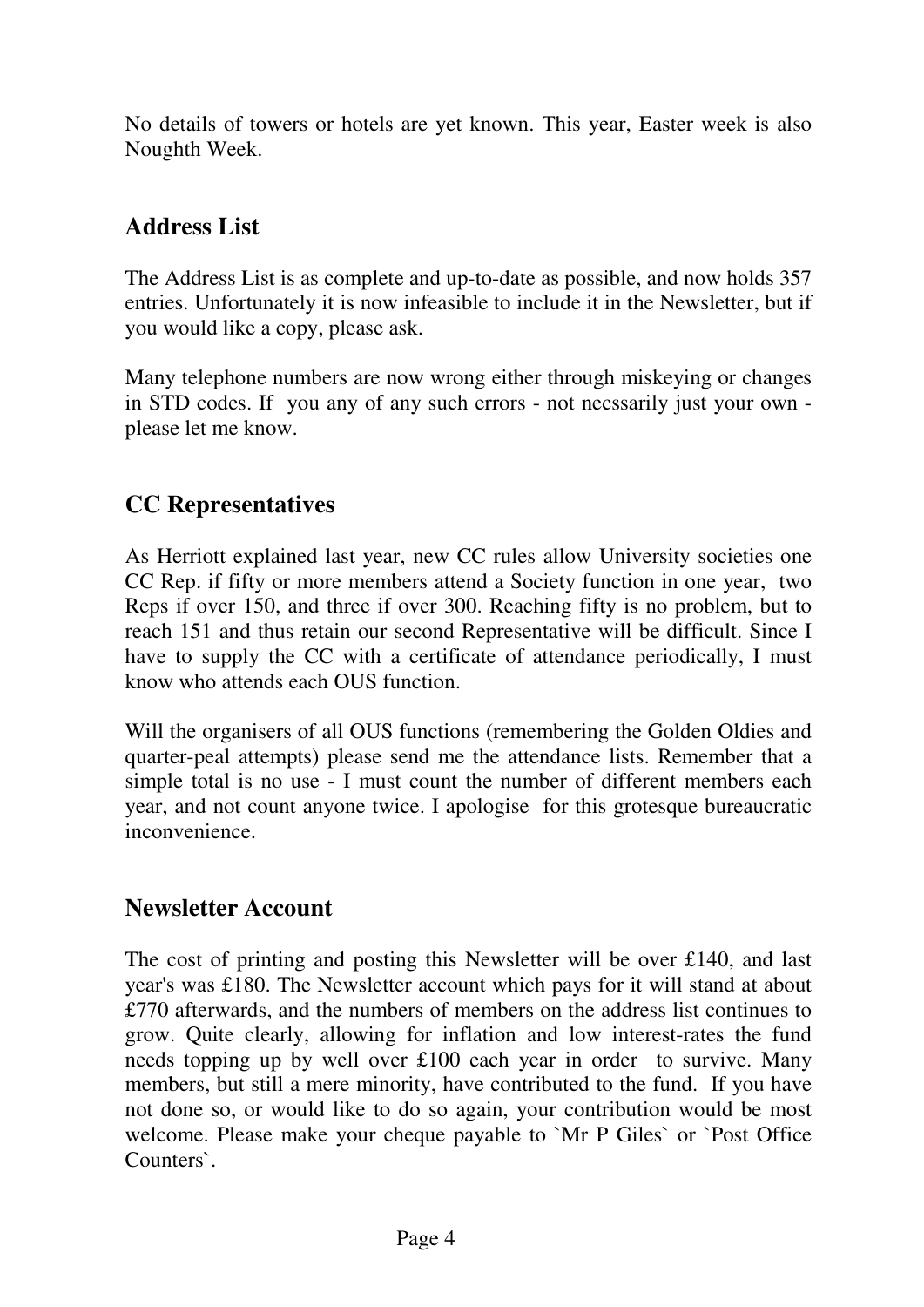## **Members` News**

#### *John Lonsborough writes:-*

A recent Sunday afternoon saw a gathering of a small group of OUS members - the occasion was a quarter peal arranged (in both senses of the word) by John Lonsborough to mark fifty years since he started to ring, and he called his favourite method from the bell on which he first learned to hunt, which was the treble of the old six at St. Thomas. Two of the band failed to appear, and so a good quarter of Triples was rung instead of the planned Caters. *(Not sure how to take this - ed.)* 

As many generations and officers as possible were represented. It was also Julia`s fiftieth ringing anniversary.

|                          |                      | On March 27th, 1994 at St. Thomas, Oxford |       |
|--------------------------|----------------------|-------------------------------------------|-------|
|                          | 1260 Stedman Triples |                                           |       |
| <b>Shirley Rymer</b>     | treble               | John Camp                                 | 5     |
| John Lonsborough (cond)  |                      | Douglas Hird                              | 6     |
| Julia Edge (nee Preston) | 3                    | Nigel Herriott                            |       |
| Dermot Roaf              |                      | Stephen Ivin                              | tenor |

John has also been cajoled into becoming a Branch Secretary of the ODG. He had been hoping to move to Bicester, but has decided he is better off staying put in Milton Keynes.

**Harriet Morgan** writes that she has moved to Chicago to pursue a PhD in Sociology, and rings at the university's Mitchell Tower, where the band depends on visiting ringers to keep going and ring simple methods on six. **Sarah Cawdwell (nee Bates)** will spend the next academic year at Ridley Hall, Cambridge, and her husband Simon has been ordained and taken up a Curacy at Christchurch with St. Philip`s, Cheam Common.

**Alison Moore**, who had a room in LMH next to Rosemary Myers and therefore kept ringing as an undergraduate in the early seventies, no longer rings and is content to hear the ten at Durham Cathedral from her home four miles away in New Brancepeth.

**Canon Chad Coussmaker** has left Antwerp and is now Chaplain of St. Andrew`s, Moscow. He comments `No bells, alas, despite the huge tower. Our first job is to get full ownership back of the church (which we have for just three hours each Sunday) and the Vicarage: then it would be nice to hang a heavy six or a medium eight here. But I fear there are higher priorities!'.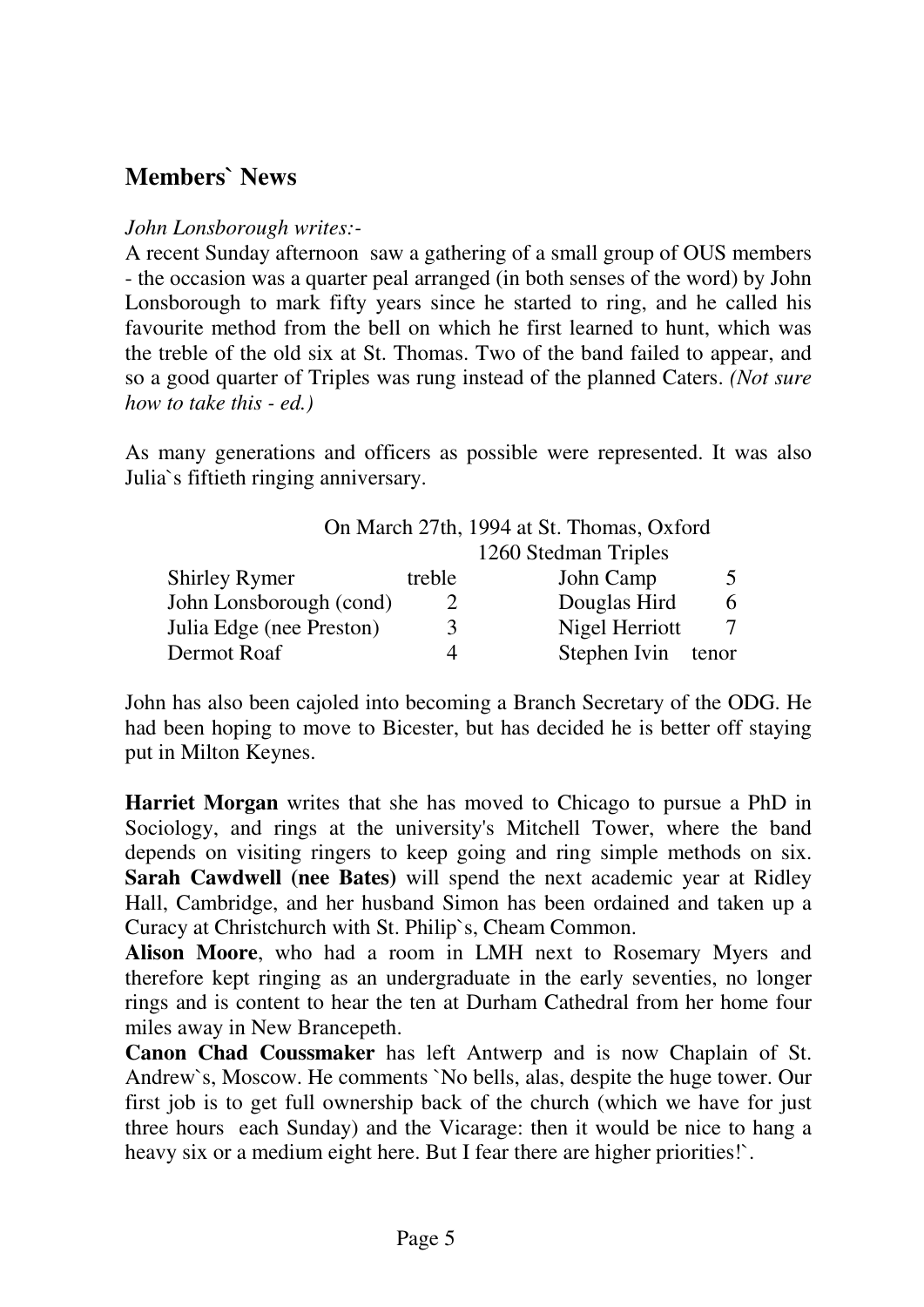**Roger Heyworth** is sufficiently recovered to have rung a couple of quarterpeals recently, and hopes to manage a peal by the middle of next year.

On a sadder note, his sister-in-law tells us that **Gerald Bromley** is now a fargone case of Alzheimer`s Disease, and has had to go into care.

# **The Society's History**

#### *John Spice writes:-*

I have spent a good deal of time over the past twelve months gathering material for the OUS History, and have now written first drafts of many of the chapters. As I expected, the main difficulty is in producing an account of the post-war period which is sufficiently comprehensive, interesting, and, above all, readable. I`m not sure that I've solved all the difficulties yet, but I believe I`m now on the right lines.

You may have seen my recent letter in the RW, asking for views of the OUS from ringers not on the address list. The response was disappointing. However, I hope that a similar letter will appear in the next issue of *Oxford Today*, and that this will produce a greater volume of replies.

I shall be in Dermot Roaf`s rooms in Exeter on the afternoon of the Dinner,2.30 to 4.30 p.m., and shall be delighted to discuss any aspects of the History with anyone who cares to call in. I shall also be at coffee on the Sunday morning.

A number of non-resident members have sent me recollections of the OUS during their time at Oxford, and these are proving invaluable in the writing of the History. I have written to thank all such members, and I repeat my thanks here and now

#### **However, I need more recollections - particularly from those who were up during the Fifties and from the late Seventies onwards. If you have not yet sent anything - PLEASE do so now.**

Quite apart from needing general recollections, I have four more specific requests:

(1) if anyone with a set of term cards will lend them to me, I will extract the details I need and return them without delay.

(2) I hope to include a number of photographs in the History. If you have any (Society groups included) which might be of general interest and would be capable of reproduction, please send them. I should need to keep them for a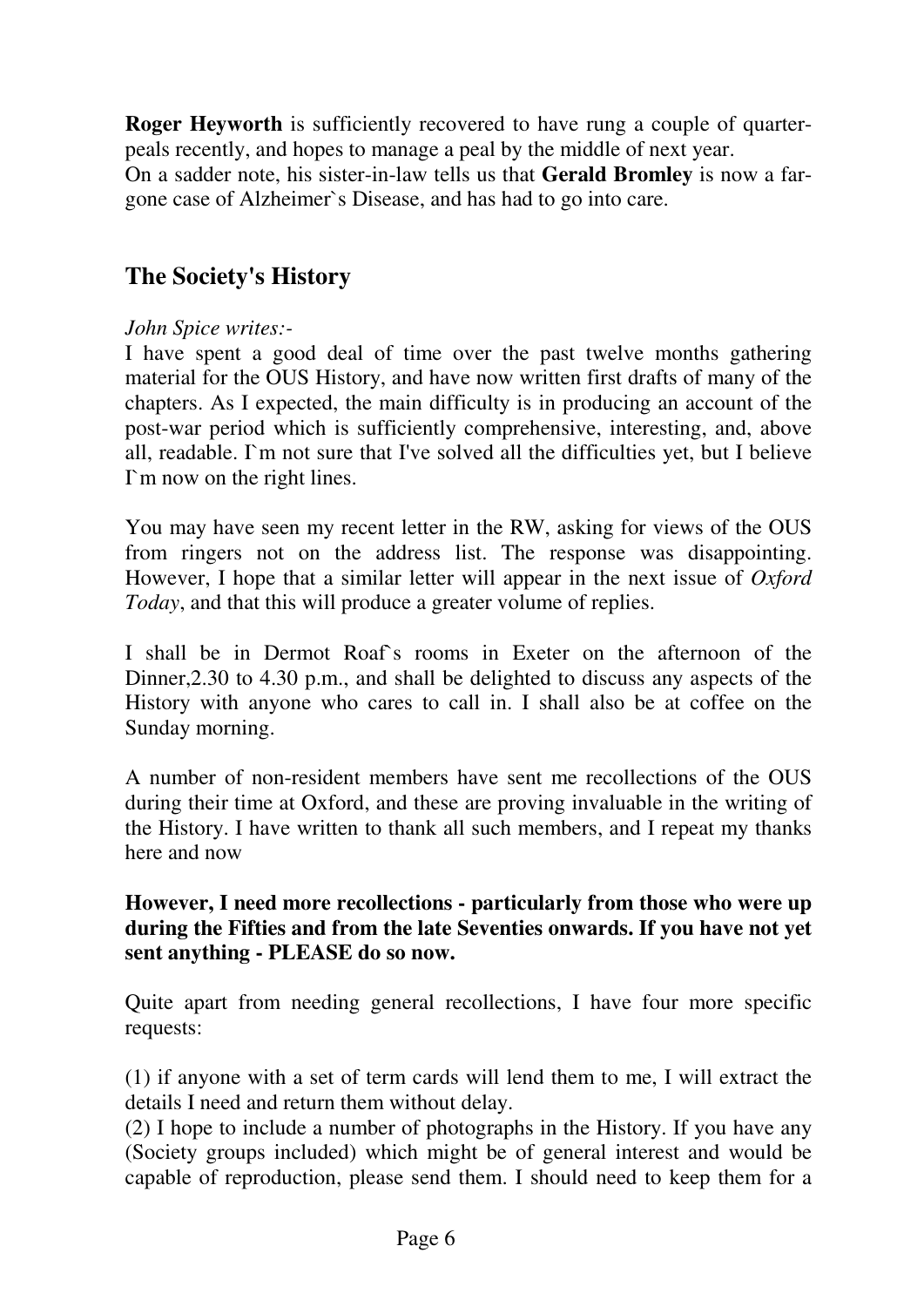time, but would take great care of them.

(3) There is very little in the Minutes and Masters` Reports about the annual Tour. In the early days this was written up for the RW, but in recent years this has not been done. So I should particularly like to have interesting details and amusing recollections from you.

(4) Kate Wright, in her Master's Report of 1953, mentions an article about the OUS which appeared in Isis `several years ago`. I have been unable to find it in the Bodlean, so should be most grateful if anyone can help me trace it.

I have received a 36% response to the questionnaire included in last year's newsletter. From them, some extremely interesting conclusions can be drawn, but to complete the picture, I need a much larger response - why not 100%?

#### **If you did not complete the questionnaire last year, then PLEASE DO SO NOW. It will only take a few minutes. PLEASE DO NOT put off doing this, or the chances are that you will forget!**

Please reply to John Spice, 32 Cheriton Road, Winchester SO22 5AY.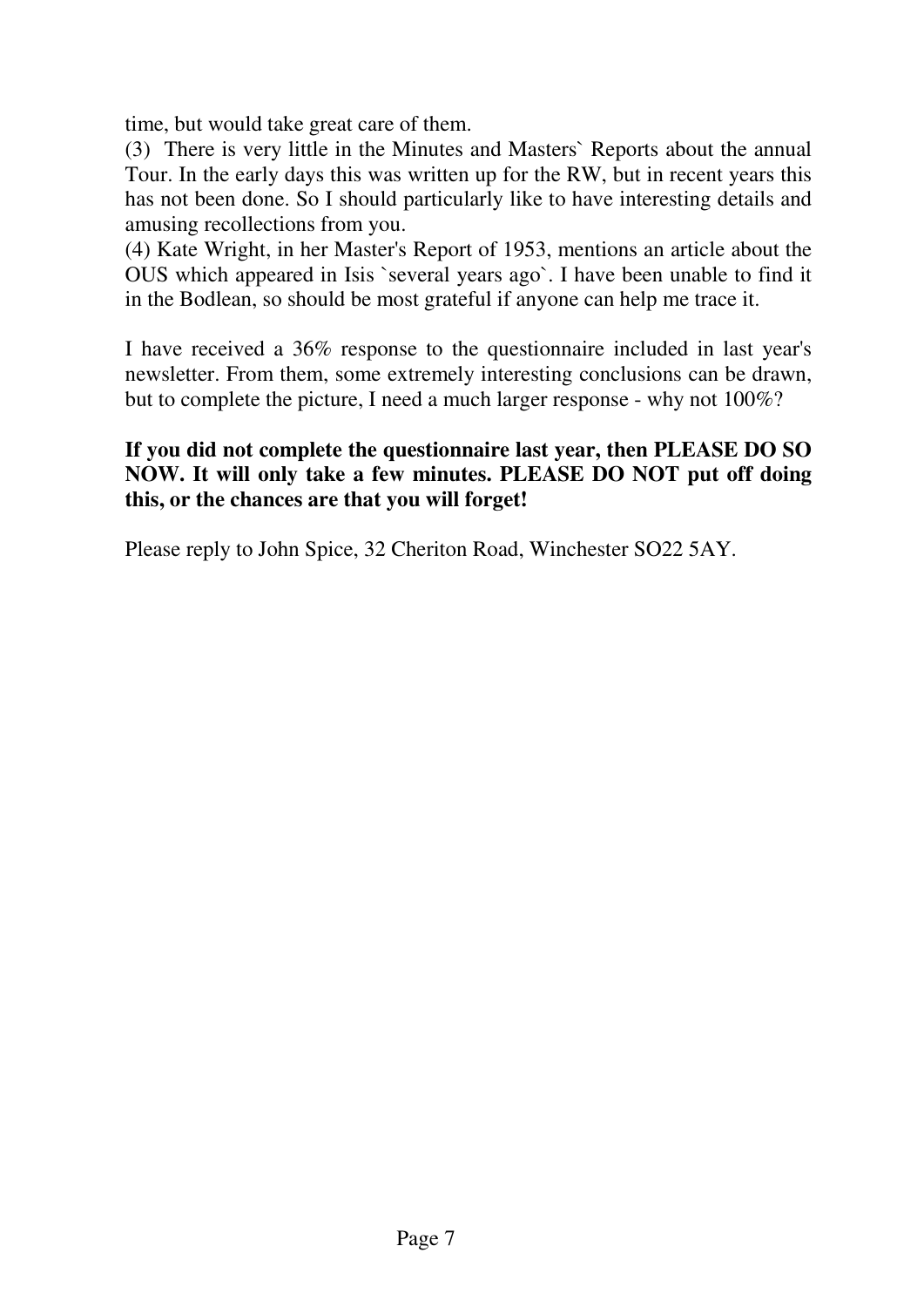## **New College peal board**

As reported previously in this Newsletter and in the RW, on Sunday, August 16th 1992 a peal of Kent TB Royal was rung at New College. This was the first time a peal has been rung at an Oxford college by a band solely from that college, and has now been commemorated by the erection of a splendid peal board in the ringing chamber. The board was unveiled by the Warden, Harvey McGregor, on Saturday October 8th 1994, preceded by an hour's open ringing by New College ringers and others. The ringers included seven of the peal band; Dermot Roaf and Nigel Herriott representing the Officers; and Stephen Ivin and Clive Holloway representing the Oxford Society. It was especially delightful to meet Dr. Archibald Erskine, son of the infamous Hon. Alexander whose five hours` peal attempt in c.1903 lead Warden Spooner to close the tower to the Society. It was also enjoyable to see Spice try to throw him out because he wasn't a ringer. The ceremony was followed by tea in the Panelled Room.

Two good things have resulted from this event. One is that before the Warden could be permitted to enter the ringing chamber, the Bursar felt obliged to inspect it, and finding it unacceptable installed two power points to enable college servants to vacuum the place properly. (It's a pity he didn't hear the bells!). As well as the chamber being cleaner than I can ever recall it, the old peal boards are also cleaner and more legible. Alas, the fascinating old board above the doorway, which had always seemed so weathered that I assumed it dated back to the earlier eighteenth century and the times of Thomas Hearne, can now clearly be seen to come from the 1920s!

The other benefit was in the storage of the Society's archives. The ground floor of the bell tower at New College is about to be converted into a Rare Books Room, with the associated first class security and conditions of storage. John Spice`s work on the History has made plainer the common fact that once documents go into the Bodlean they will never come out again, and the Warden seemed to welcome the idea that our archives could be found a yard or so of space in the new Room. Negotiations continue.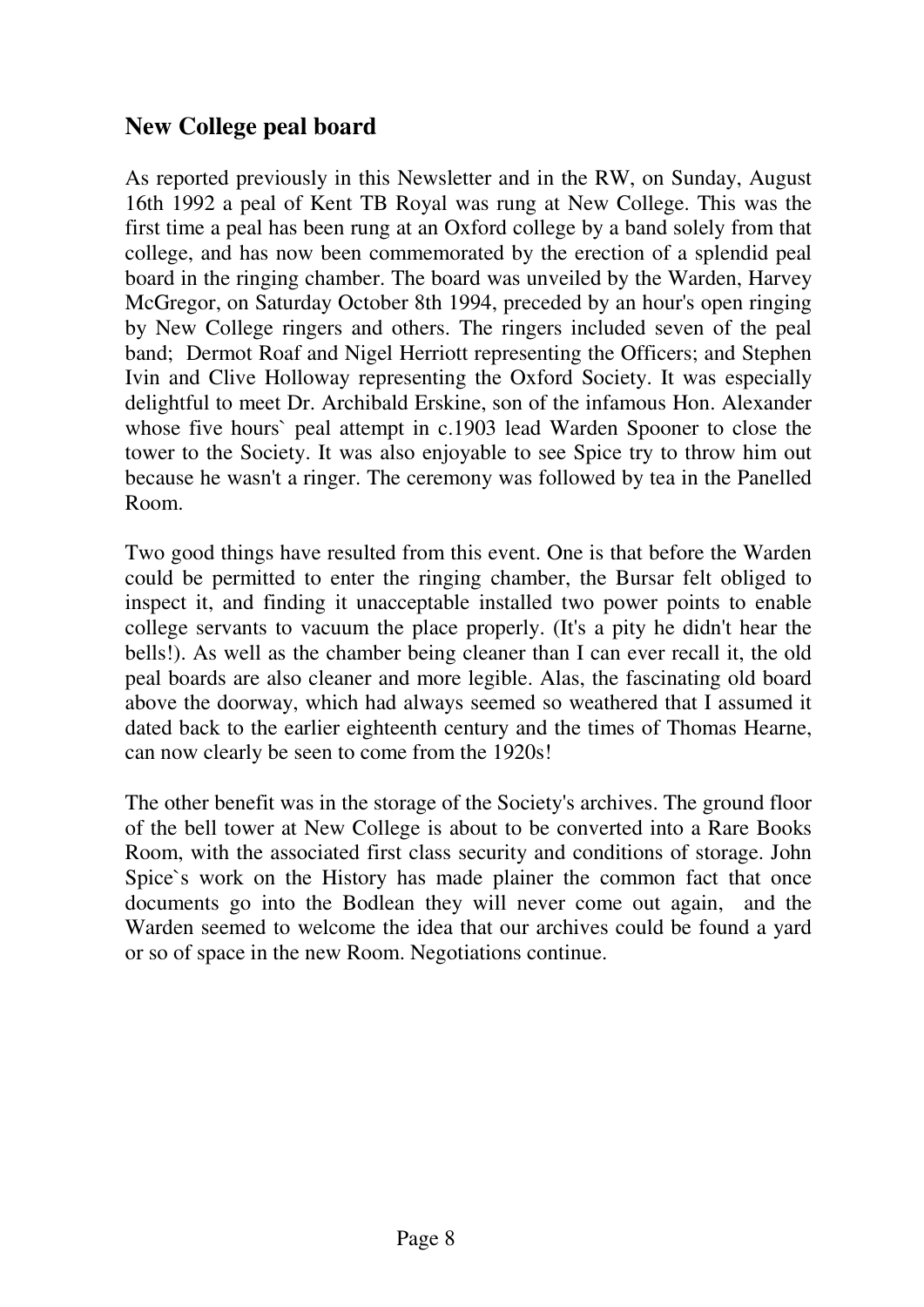# **`The Truth about Campanology`.**

During his researches, John Spice found this article in the 6.2.70 edition of *Scorpion*. IWD says that John Walton admitted authorship. Any interpretations would be welcome by Spice or the Editor.

`Deep in the anonymous backwaters of gnomery, dissension is rife in the University Society of Change Ringers. The results of a power struggle in the city's belfries is affecting the quality of sound experienced by Pembroke men on Monday evening, and Balliol men may have noticed a subtle difference in the Tuesday cacophony from St. Mary Magdalene.

`The dispute involves the fundamental structure of change ringing. The Society's traditionalists led by trendy blue-suited Exeter choral scholar J Pratt are fighting to maintain the orderly progression of bell-sequences produced Sunday after Sunday for 200 years. But a rival `free-form` group, a sort of campanological proletariat long snubbed by the traditionalists, is trying to liberate Oxford ringing from its shackles and convert it into a spontaneous `happening`, rather in the manner practised by Continental churches.

`Action commandos led by David Cooper (Lincoln) are infiltrating meetings and disrupting the mathematical bell-sequences. This revolt of life against art is being conspicuously aided by J Camp (Jesus), a postgraduate bureaucrat who must be unique in having taken Schools three times to get a pass. The free-form group are also helped by a split in the traditionalists resulting from the enmity of Pratt and ex-secretary R Johnston, ludicrous Exeter OICCU misogynist and the Society bore.

`The present Society master R Yeates is an amiable moderate and there are hopes that the revolutionaries, aided by the OUCA know-how of Machiavellian M Petchey (Oriel), will take over the committee at the next elections. Meanwhile, those wishing to demonstrate in favour of free expression may like to infiltrate the belfries of St. Mary the Virgin and New College, so far barred to the revolutionaries on Sunday afternoons. Free-form bellringing seems to be gaining an ever-increasing hold in Oxford.`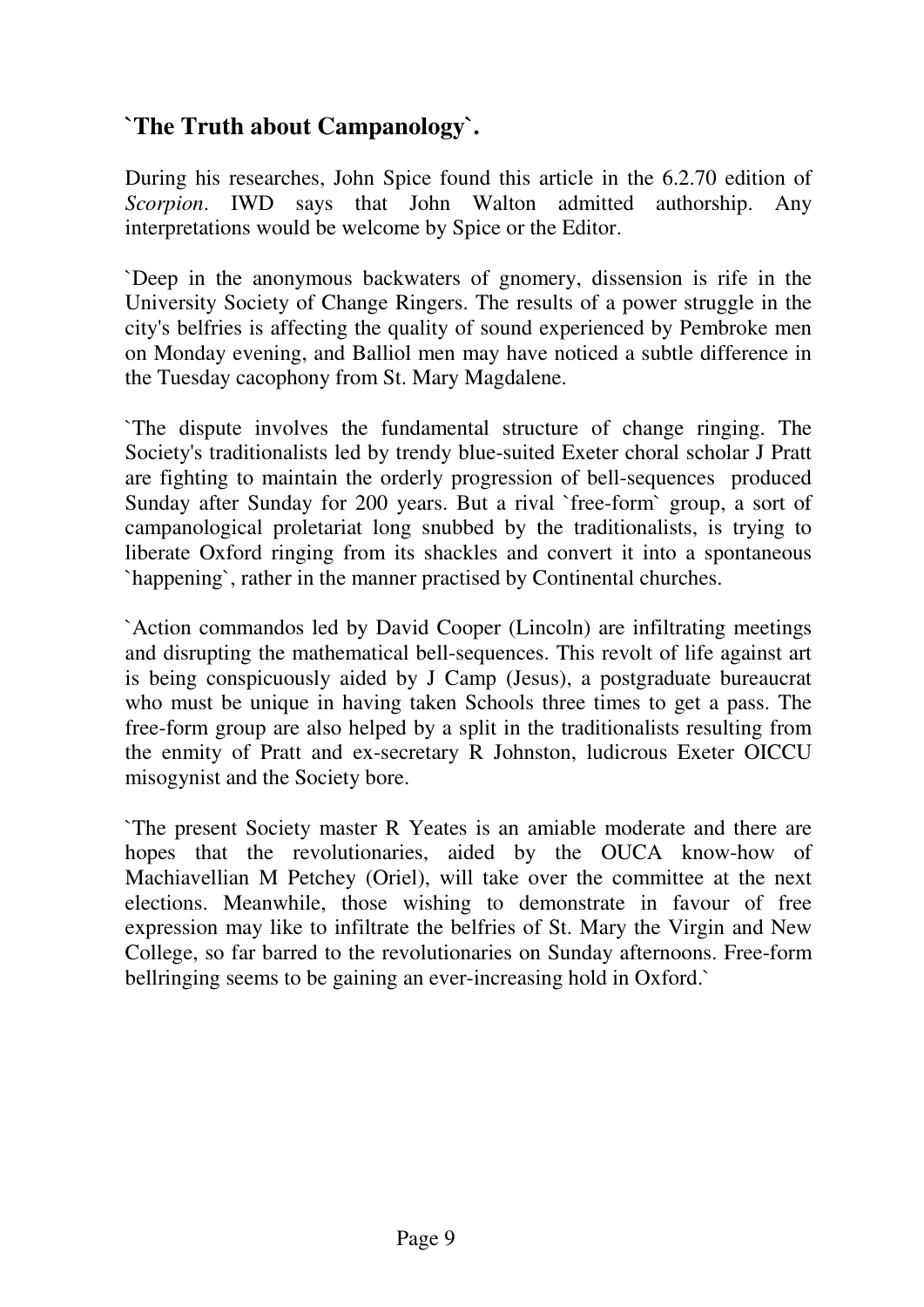# **Educatin` Idub**

*We thank Ian Davies for the following frank, if uncomprehending, revelations.*

I went up in 1968 and was taught to ring at Oxford. It was some weeks into my first term before I met my `designated` tutorial partner, Lawrence Haines; he had previously always swapped with another chemist in our year. When Lawrence finally appeared and I enquired of the reason for his random behaviour, he explained he had thought the tutorial too late to enable his prompt attendance at the All Saints bellringing practice. When I laughed and made some remark about `that being somewhat rustic` he challenged me to come along and see what it was all about. I still don't know why I agreed; in any event, I went to All Saints one Wednesday and was instantly hooked.

I cannot remember the date of my first lesson (on a tied bell at Mary Mag.); Lawrence might well - owing to my total lack of co-ordination, attempts to teach me to ring are still engraved on the memories of the many who tried. After many valiant attempts Lawrence declared himself unable to help (describing me, amongst other terms, as a `sag-ridden object` and `an inept oaf`) and handed responsibility to Steve Thompson. I suppose it is possible that I was ringing rounds and call-changes by my second year and then moved on to plain hunt doubles in my third. Steve did a sterling job taking me around to local tower practices (Hinton Waldrist and Appleton, among others) but this also was to no avail; I improved not one jot.

I was observed by Jeremy Pratt who declared me completely unable to control my bell. At the time I considered this assessment somewhat unfeeling, even heartless, (being an extremely sensitive flower in those days) but now recognise it as totally accurate. Although he tried to help, he gave up very quickly, as did Roger Abbott. All this lack of success intrigued John Camp, who was determined to discover the source of the problem, and eradicate it (or me?). He was no more successful than the others; I remember his describing me as `totally the opposite of Nelson`, (whom he described as the neatest ringer he knew). Camp did, however, impress upon me the importance of collecting tidy coils when ringing down.

Under the heading `Towers Visited During the Year` one of my diaries from about this time contains several entries `Broke Stay`.

Although, in view of these trials, it seems unlikely, I remember enjoying little in Oxford other than bellringing and other activities with the OUS. Chemistry was dreary in the extreme and this did not encourage hard work. I realised there was a distinct possibility of my failing prelims but my sole concern was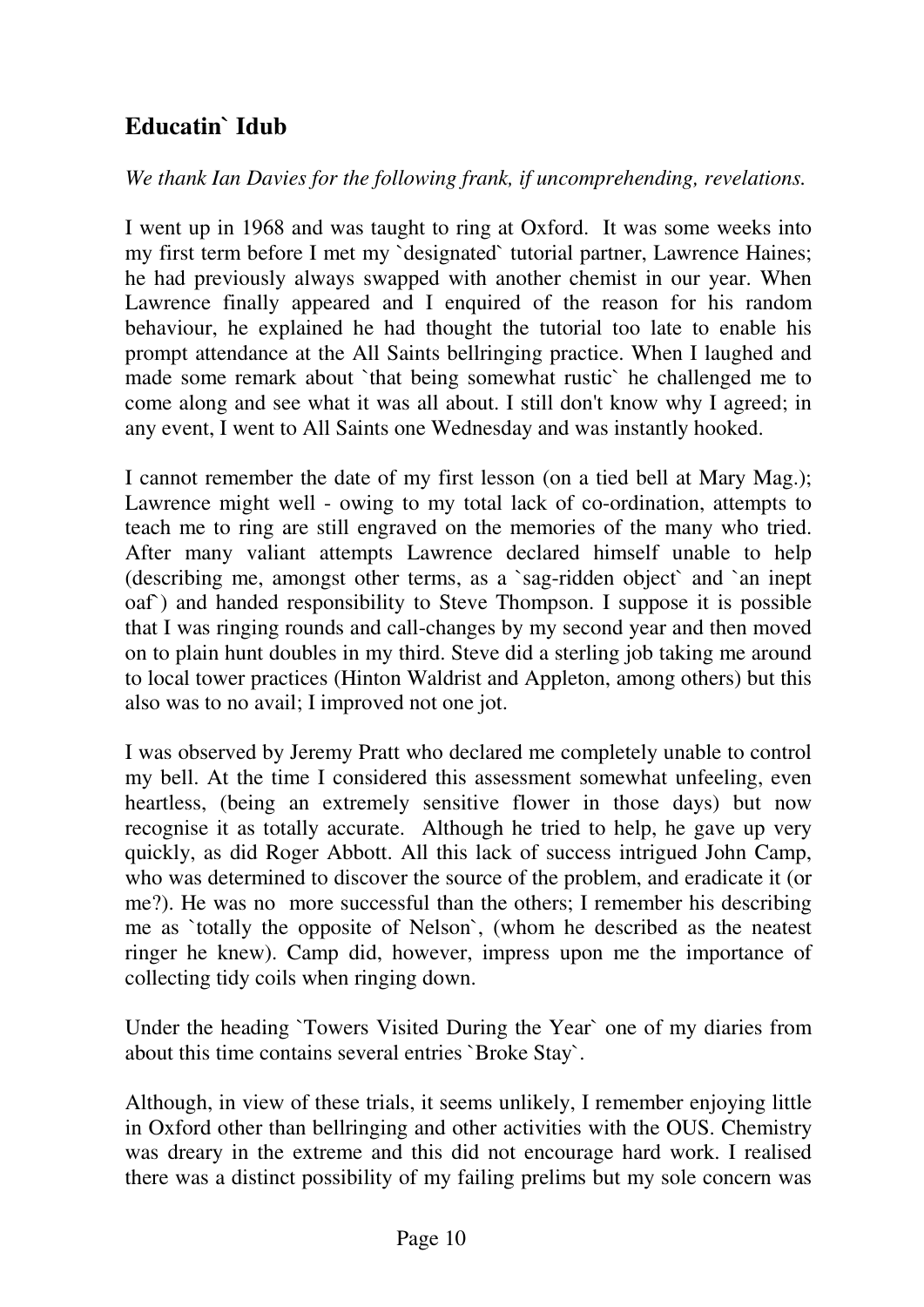that because my first OUS subscription had been been paid in my second term I would not qualify for life membership (the rules were later explained to me). In the event there was no problem; somehow I passed. Even so, I remember wondering whether I really could endure another three years of such a dreary course (changing was never contemplated); in the end it was the enjoyment of my first year with the OUS which persuaded me to return to Oxford. From then I did as little work as possible.

The final major effort to teach me to ring was that of Colin Wyld, who came up in my second year. I don't remember whether it was I who asked him to help, or one of those condemned to ring with me. Colin tore relentlessly into my `style`, my bent arms in particular; I remember painful and seemingly endless sessions (again at Mary Mag., the scene of all these failures) as he slowly straightened me out. Hour after hour, week after week, ringing a tied bell until my body ached and I could hardly stand - my requests for a break being cruelly refused. At practice nights at St Thos I was demoted to rounds, and Colin stood behind me, in front of me, and to the side of me screaming at my style; and when I begged him to shut up he screamed even louder. On outings I was forbidden to ring at some towers. I remember very clearly the stark realisation that this was going to break one of us, that it wouldn't be Colin, and that the torture would cease only when I finally learnt how to ring with straight arms. This dawning, I believe, led me, in time, to the straighter and narrower.

Even when Colin declared my style acceptable, however, any measure of success was a long time arriving. At about this time I recall ringing with Hogwash (Roger Heyworth), probably during my second dinner day; rounds at Christ Church if I remember correctly. As he observed me closely from the opposite side of the ringing chamber, a smug grin crept across his face; when `stand` was called, he approached me and observed `Yours is some achievement. I`d have thought it impossible for anyone with such a good style to ring so appallingly badly`. I hadn't really liked him until then.

Despite my handicap I was, in my second (or third?) year, elected Society steeplekeeper (being instructed in the art by Jeremy Pratt) and was thus expected to ring in the Officers` peal which was in those days a Dinner Day tradition (is it still?). The Society was resigned to the end of this tradition, most did not even consider it worth our while starting; neither could they understand how the other officers (Colin, Lawrence, Shirley Jones (now Danby), Rodney Yeates, and Roger Abbott) could even begin to contemplate three hours ringing with me. Lawrence and Colin were, however, sure that given enough effort I could be forced through a peal of Doubles on the tenor. And they were correct. I don't remember feeling any sense of achievement